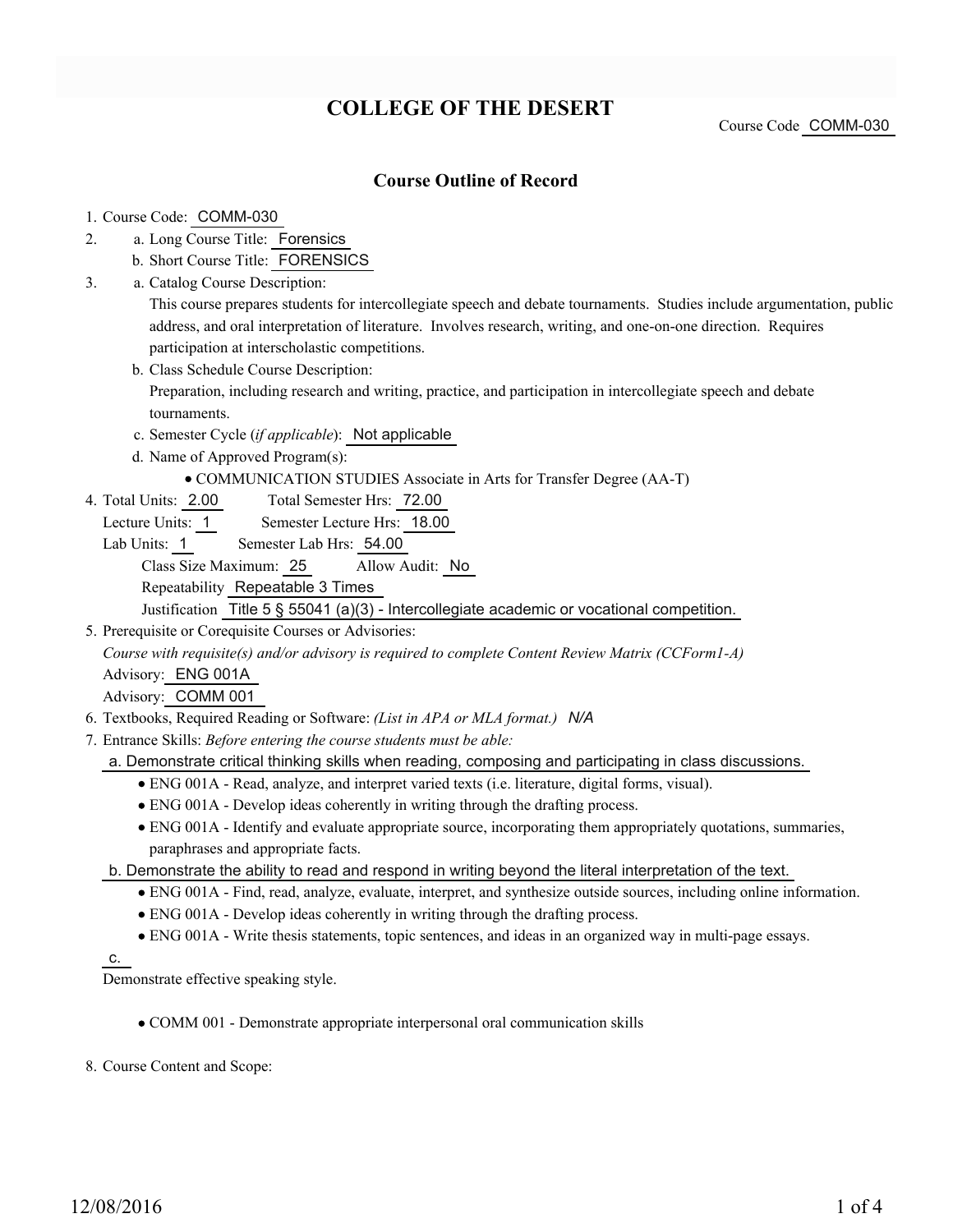# COMM 030-Forensics

#### Lecture:

- 1. Overview of forensics (debate formats, platform, limited preparation, oral interpretation, reader's theater)
- 2. The application of theory and principles of communication to forensics
- 3. Information competency as it pertains to the research, analysis, and writing for at least one event
- 4. Practicing advocacy and presentational skills for at least one event
- 5. Participation in at least three competitive forensics events
- 6. Ethics and etiquette for event participation

#### Lab: *(if the "Lab Hours" is greater than zero this is required)*

- 1. The application of Information Competency as it pertains to preparing for event participation
- 2. Practicing under the guidance of coaches and with peers in preparation for competitive forensics and/or community events
- 3. Participation in competitive forensics and/or community events
- 4. Post-event participation evaluation and self-reflection under the guidance of coaches and peers

#### 9. Course Student Learning Outcomes:

#### 1.

Perform speeches in a variety of competition categories.

### 2.

Compose a presentation with appropriate support and organization suitable to the topic, purpose, and audience.

### 3.

Perform speeches or debates using delivery skills appropriate to the topic, purpose, and audience.

- 10. Course Objectives: Upon completion of this course, students will be able to:
	- a. Distinguish major types of competitive speeches.

b. Employ the tools of information competency including but not limited to logical thinking, effective advocacy, appropriate use of forms of support, and critical deliberation for event preparation.

- c. Exhibit the ability to write for performance.
- d. Integrate coach, peer, and self-critique for the purpose of speech and delivery improvements.
- e. Increase speaking effectiveness and confidence by managing communication apprehension.
- f. Demonstrate improvement in delivery skills.
- g. Foster personal growth as a result of the competitive forensics experience.

Methods of Instruction: *(Integration: Elements should validate parallel course outline elements)* 11.

- a. Activity
- b. Collaborative/Team
- c. Demonstration, Repetition/Practice
- d. Discussion
- e. Experiential
- f. Journal
- g. Lecture
- h. Observation
- i. Participation
- j. Supplemental/External Activity
- 12. Assignments: (List samples of specific activities/assignments students are expected to complete both in and outside of class.) In Class Hours: 72.00 Outside Class Hours: 36.00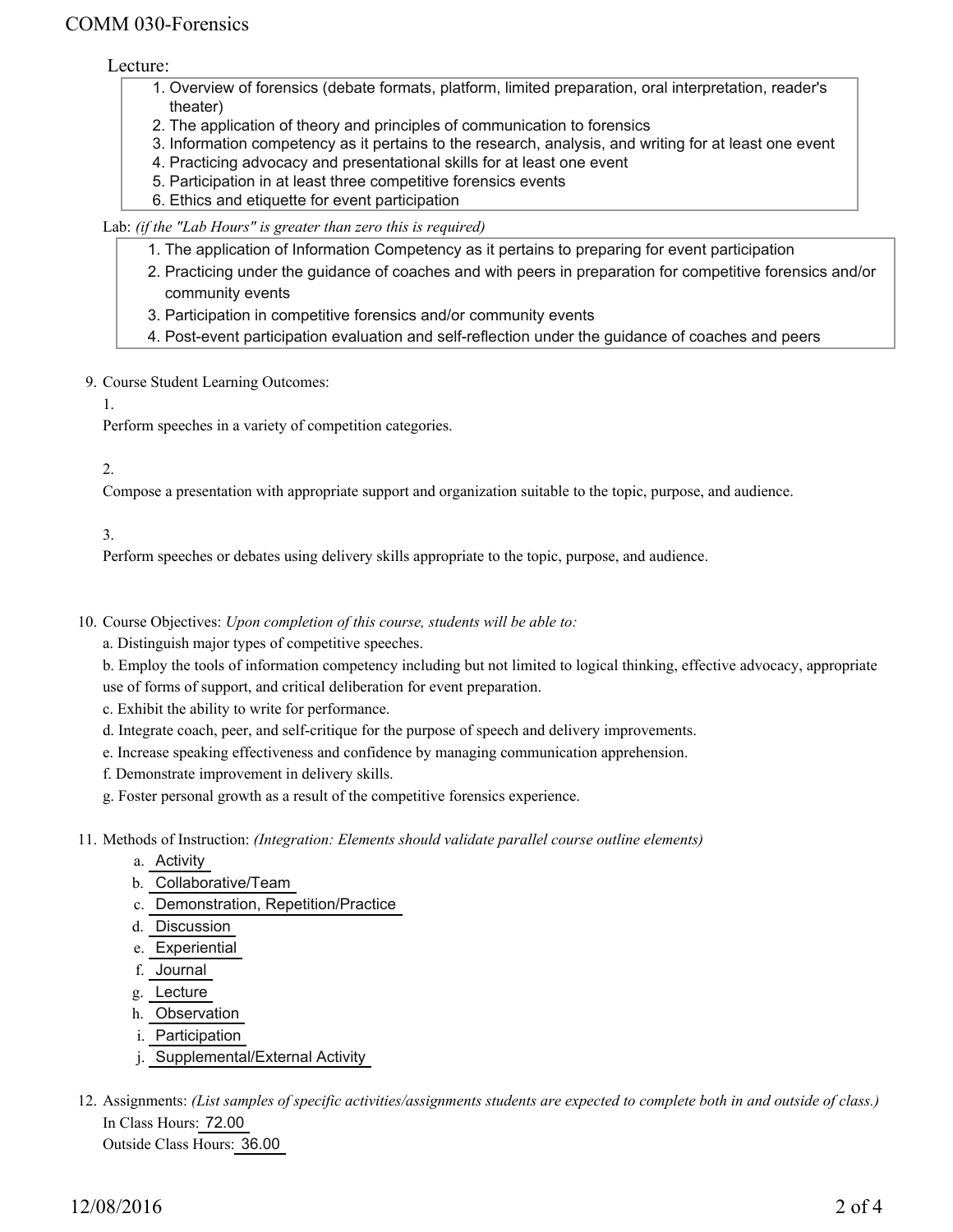# COMM 030-Forensics

- a. In-class Assignments
	- 1. Perform speeches.
	- 2. Revise speeches.
	- 3. Participation in at least three forensics competitions in a minimum of two or more events.
- b. Out-of-class Assignments
	- 1. Write mutliple drafts of speeches.
	- 2. Assess the content of speeches based on feedback from tournament judges as well as instructor, and adjust content to reflect recommendations and criticism.

13. Methods of Evaluating Student Progress: The student will demonstrate proficiency by:

- Written homework
- Critiques
- Presentations/student demonstration observations
- Group activity participation/observation
- Student participation/contribution
- 14. Methods of Evaluating: Additional Assessment Information:

Participation in an intercollegiate forensics tournament is a requirement of this course.

- 15. Need/Purpose/Rationale -- All courses must meet one or more CCC missions.
	- CSU GE Area A: Communication in the English Language and Critical Thinking

A1 - Oral Communication

PO-GE C4.b - Language & Rationality (Communication & Analytical Thinking)

 Apply logical and critical thinking to solve problems; explain conclusions; and evaluate, support, or critique the thinking of others.

IO - Critical Thinking and Communication

 Compose and present structured texts in a variety of oral and written forms according to purpose, audience, and occasion with implementation of thesis, supporting details and idea development.

 Conduct research, gather and evaluate appropriate information, organize evidence into oral and written presentation, using proper MLA, APA, and other discipline-specific formats to cite sources.

16. Comparable Transfer Course

| <b>University System</b> | Campus             | <b>Course Number</b> | <b>Course Title</b>       | <b>Catalog Year</b> |
|--------------------------|--------------------|----------------------|---------------------------|---------------------|
| <b>CSU</b>               | CSU San Bernardino | COMM 382             | Intercollegiate Forensics | 2015                |

17. Special Materials and/or Equipment Required of Students:

The nature of this class allows for the use of a variety of materials identified by the instructor such as: Current Event Publications, Sample Speeches, Instructor-Created Resources.

Required Material? 18. Materials Fees:

| <b>Material or Item</b> | <b>Cost Per Unit</b> | <b>Total Cost</b> |
|-------------------------|----------------------|-------------------|

19. Provide Reasons for the Substantial Modifications or New Course:

New course to better align with transfer model curriculum

- a. Cross-Listed Course *(Enter Course Code)*: *N/A* 20.
	- b. Replacement Course *(Enter original Course Code)*: *N/A*
- 21. Grading Method *(choose one)*: Letter Grade Only